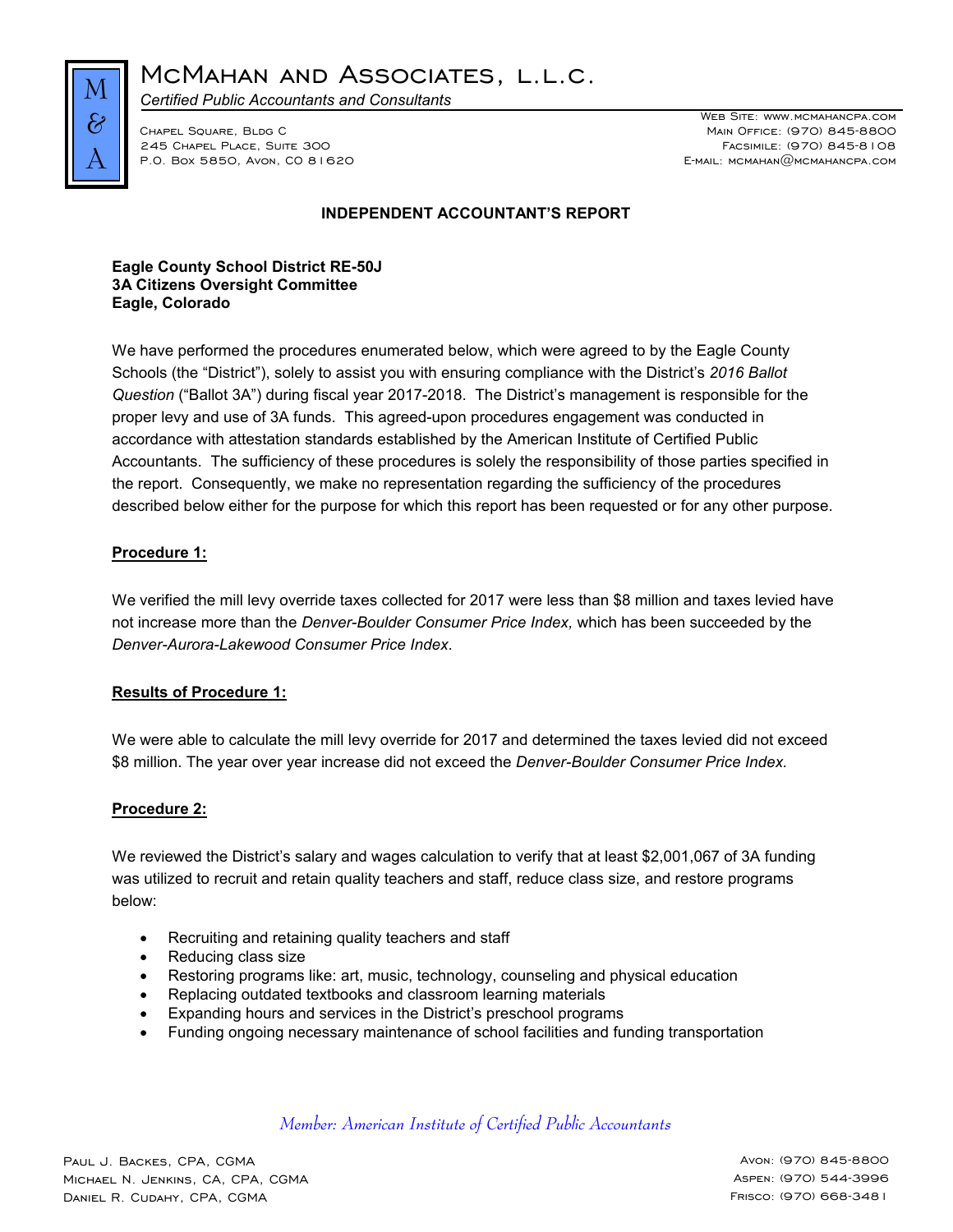### **Eagle County School District RE-50J 3A Citizens Oversight Committee** Page 2

# **Results of Procedure 2:**

We reviewed the District's salary and wages calculation and verified that at least \$2,001,067 of 3A funding was utilized to recruit and retain teachers and staff, reduce class size, and restore programs. We verified through reviewing District increases to the base teacher salary for new hires, increases to current teacher and staff salaries, and increases in FTE's based on student count to reduce class sizes and allocation of FTE's to the programs listed above.

## **Procedure 3:**

We reviewed the invoices for all individual expenditures over \$50,000, included in the below categories, for compliance with the 3A funding requirements to replace outdated textbooks and classroom learning materials, expand hours and services in the District's preschool programs, and fund ongoing necessary maintenance of school facilities and funding transportation.

- Classroom Materials
- Preschool Plus
- Technology
- Maintenance
- Transportation
- White Fleet
- ECCA

# **Results of Procedure 3:**

We reviewed detailed listings of all the expenditures making up the above categories, reviewed all invoices over \$50,000, and verified compliance with 3A requirements. Invoices reviewed complied with the above 3A requirements.

### **Procedure 4:**

We reviewed a sample of 25 remaining invoices (that were individually less than \$50,000), included in the below categories, for compliance with the 3A funding requirements to replace outdated textbooks and classroom learning materials, expand hours and services in the District's preschool programs, and fund ongoing necessary maintenance of school facilities and funding transportation.

- Classroom Materials
- Preschool Plus
- Technology
- Maintenance
- **Transportation**
- White Fleet
- ECCA